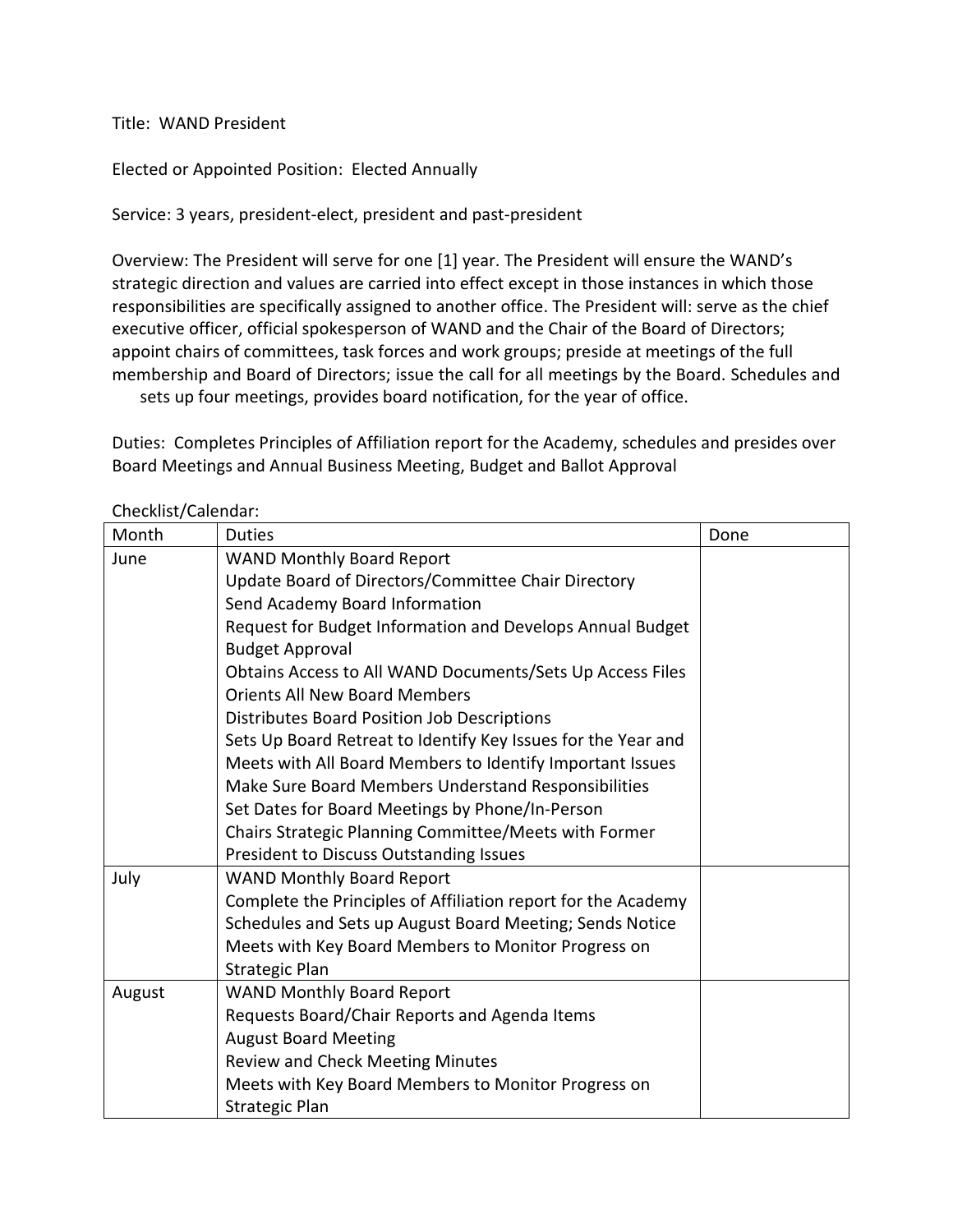| September | <b>WAND Monthly Board Report</b>                          |  |
|-----------|-----------------------------------------------------------|--|
|           | Meets with Key Board Members to Monitor Progress on       |  |
|           | <b>Strategic Plan</b>                                     |  |
| October   | <b>WAND Monthly Board Report</b>                          |  |
|           | Attends FNCE - WAND representative                        |  |
|           | Schedules/Sets up November Board Meeting; Sends Notice    |  |
|           | <b>Hold Elections for Annual Educator Award</b>           |  |
|           | Submit President Report to Range Rider Newsletter         |  |
|           | Meets with Key Board Members to Monitor Progress on       |  |
|           | Strategic Plan                                            |  |
| November  | <b>WAND Monthly Board Report</b>                          |  |
|           | Ensure Send Candidate Name to AND-Educator Award in Dec   |  |
|           | November Board Meeting                                    |  |
|           | Meets with Key Board Members to Monitor Progress on       |  |
|           | <b>Strategic Plan</b>                                     |  |
|           | Review and Check Meeting Minutes                          |  |
| December  | <b>WAND Monthly Board Report</b>                          |  |
|           | Schedules/Sets up January Board Meeting; Sends Notice     |  |
|           | Meets with Key Board Members to Monitor Progress on       |  |
|           | <b>Strategic Plan</b>                                     |  |
| January   | <b>WAND Monthly Board Report</b>                          |  |
|           | Requests Board/Chair Reports and Agenda Items             |  |
|           | January Board Meeting                                     |  |
|           | Facilitates Board Approval of February Election Ballot    |  |
|           | Meets with Key Board Members to Monitor Progress on       |  |
|           | <b>Strategic Plan</b>                                     |  |
| February  | <b>WAND Monthly Board Report</b>                          |  |
|           | Vote in WAND and National Election                        |  |
|           | Ensure WAND Ballot is Distributed February 1, Closed EOM. |  |
|           | Meets with Key Board Members to Monitor Progress on       |  |
|           | Strategic Plan                                            |  |
| March     | <b>WAND Monthly Board Report</b>                          |  |
|           | <b>Ensure Secretary Sends Election Notifications</b>      |  |
|           | Be Sure Annual Awards are Ready for Annual Meeting        |  |
|           | <b>Schedules Annual Business Meeting</b>                  |  |
|           | Schedules and Sets up April Board Meeting; Sends Notice   |  |
|           | Submit President Report to Range Rider Newsletter         |  |
|           | Meets with Key Board Members to Monitor Progress on       |  |
|           | <b>Strategic Plan</b>                                     |  |
| April     | <b>WAND Monthly Board Report</b>                          |  |
|           | Requests Board/Chair Reports and Agenda Items             |  |
|           | <b>April Board Meeting</b>                                |  |
|           | Review and Check Meeting Minutes                          |  |